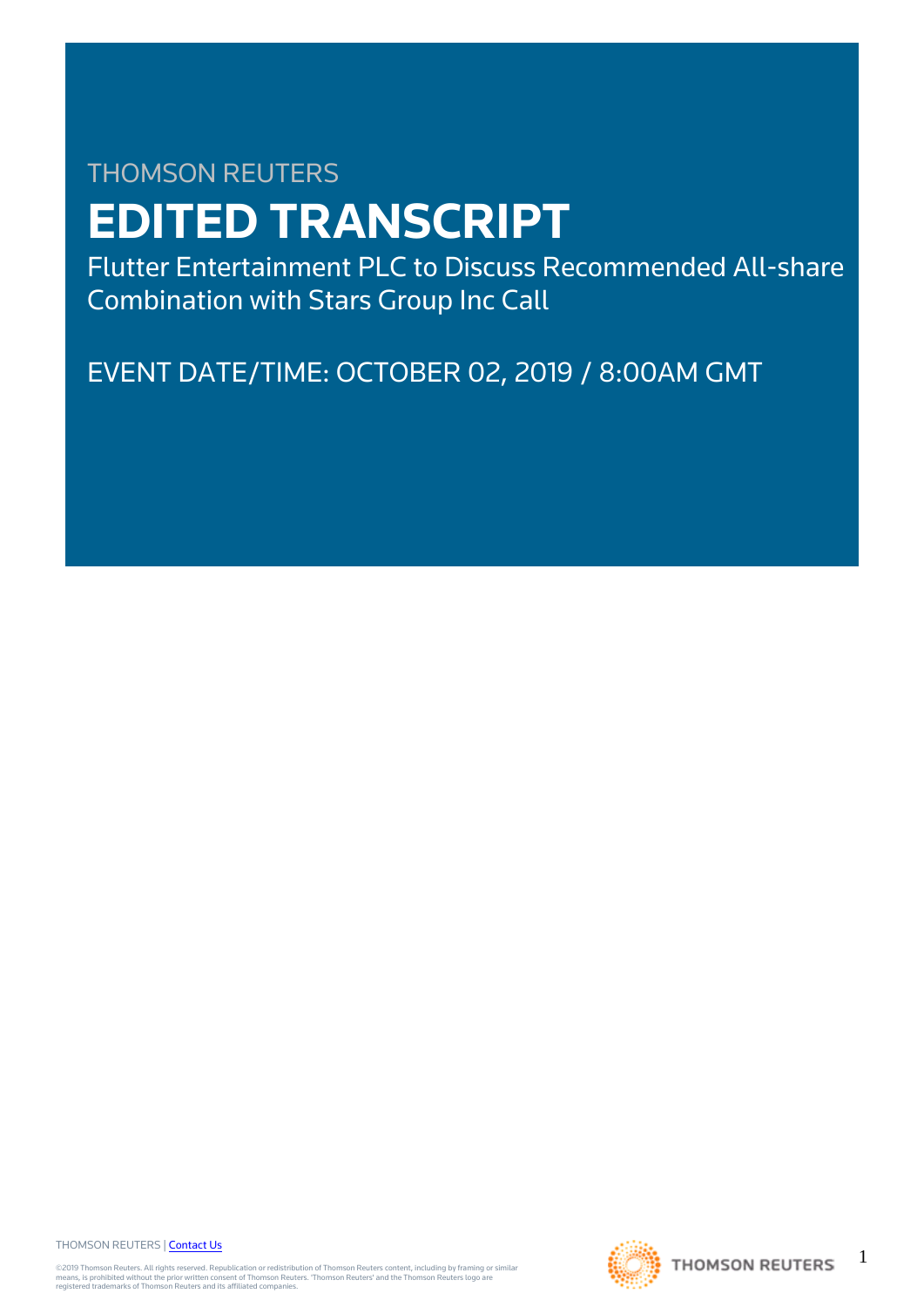**Jeremy Peter Jackson** Flutter Entertainment PLC - CEO & Director **Jonathan Stanley Hill** Flutter Entertainment PLC - CFO & Executive Director **Rafael Ashkenazi** The Stars Group Inc. - CEO & Director

# **CONFERENCE CALL PARTICIPANTS**

**Edward Young** Morgan Stanley, Research Division - Equity Analyst **Gavin Kelleher** Goodbody Stockbrokers, Research Division - Investment Analyst **Ivor Jones** Peel Hunt LLP, Research Division - Analyst **James Rowland Clark** Barclays Bank PLC, Research Division - Research Analyst **Joseph Philip Thomas** HSBC, Research Division - Analyst **Larry Gandler** Crédit Suisse AG, Research Division - Director **Michael Mitchell** Davy, Research Division - Gaming and Leisure Analyst **Monique Pollard** Citigroup Inc, Research Division - VP **Richard Paul Stuber** Numis Securities Limited, Research Division - Analyst **Simon John Davies** Deutsche Bank AG, Research Division - Head of UK Midcap & Online Gaming Research

# **PRESENTATION**

# **Operator**

Hello, and welcome to the Flutter and Stars Group Analyst Call. My name is Tom, and I'll be your coordinator for today's event. (Operator Instructions)

I'm now handing you over to your host, Peter Jackson, to begin today's conference. Thank you.

# **Jeremy Peter Jackson Flutter Entertainment PLC - CEO & Director**

Thank you, Tom. Good morning, everybody, and thank you all for joining us at such short notice. For those of you who don't know me, I'm Peter Jackson, the CEO of Flutter Entertainment, and I'm delighted to be speaking to you about an exciting announcement that we made to the market this morning.

As you'd have seen, the boards of Flutter and The Stars Group have reached an agreement on a recommended all-share combination of our 2 companies.

Joining me on today's call is Jonathan Hill, our Group CFO; and I'm very pleased to say that I'm also joined by Rafi Ashkenazi, the CEO of The Stars Group.

The plan for this morning's call is I'll give you a quick overview of the transaction before walking you through what we believe is a very compelling strategic rationale for the combination. Rafi will then share his perspectives before Jonathan takes you through some of the financial highlights. We'll then open the lines for Q&A.

A copy of the presentation we're going to reference on today's call is available on the IR website of both Flutter and The Stars Group, and a replay facility will be available later today.

Turning first to Slide 4, the combination summary. So let me take you through the summary of the terms of the proposed combination. The key terms, as agreed, our recommended all-share combination will be implemented through an acquisition of The Stars Group by Flutter and effective via a plan of arrangement in Canada. Stars Group shareholders will receive 0.2253 new Flutter shares for every 1 Stars Group share that they hold. Upon completion, Flutter shareholders will earn 54.64% of the combined company and Star shareholders will own approximately 45.36%.

The combined group will be led by myself, the CEO; and Jonathan, the CFO, and Rafi will be joining us on the executive team as COO. As part of the transaction, our Board will be expanded. Gary McGann will remain as Chair of the combined group; with Dave Gadhia joining as Deputy Chair. In addition to Jonathan, Rafi and I, we'll be joined by 9 non-exec directors, 5 from Flutter, 3 from The Stars Group. I'm delighted to also be able to announce that Richard Flint will be appointed a non-exec director of the group upon completion of the

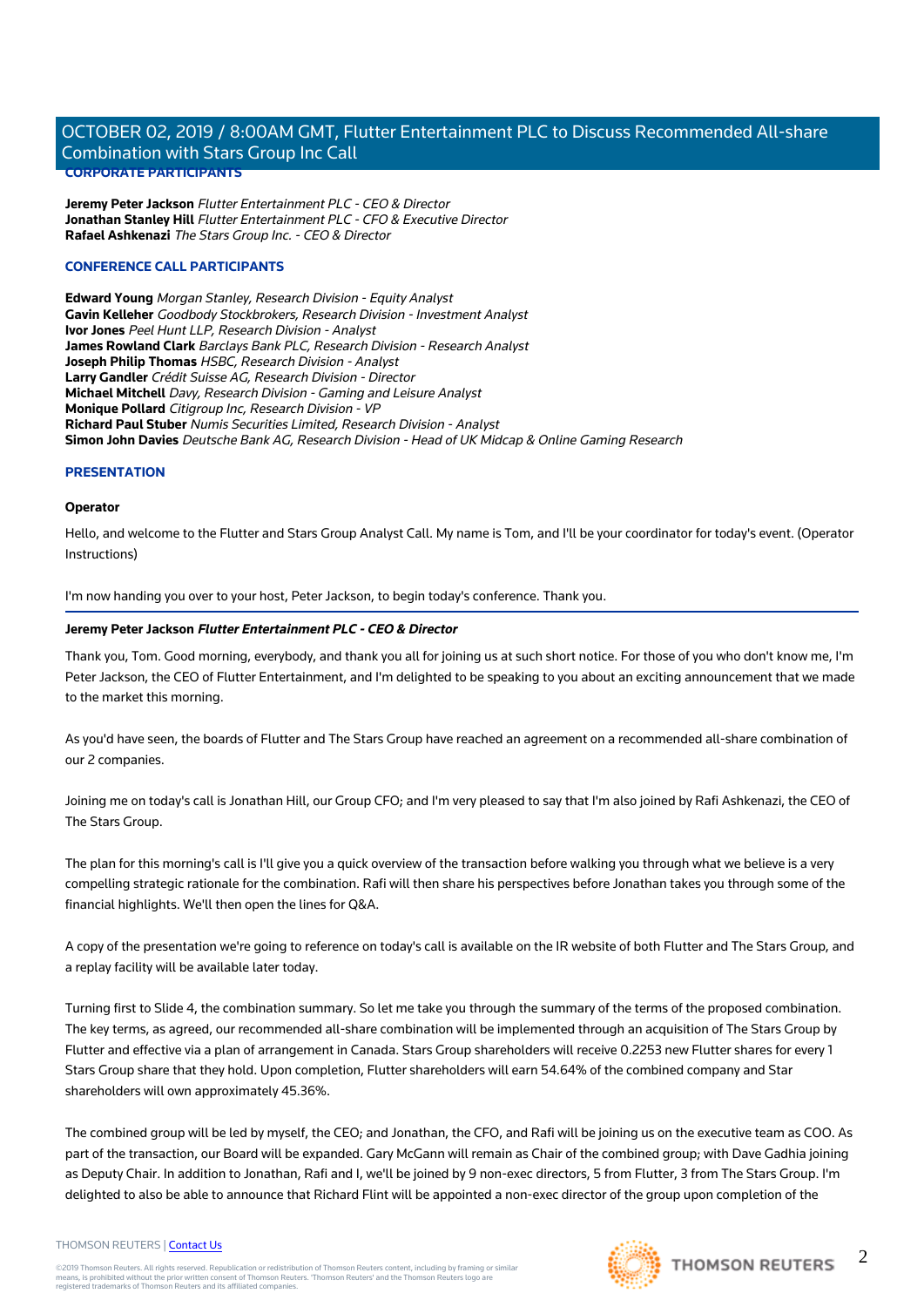transaction. As most of you all know, Richard is the former CEO of Sky Betting & Gaming, and he'll be a real asset to the group as we combine these 2 businesses.

And finally, in the second announcement this morning, we have announced the appointments of Andy Higginson as an independent non-exec director to the Board of Flutter. Andy brings a wealth of commercial, retail and leadership experience, and I'm very much looking forward to working with him.

On Slide 5, we provide some headline details on expected synergies. We're anticipating GBP 140 million in annualized cost synergies by the end of the third full year post completion. We plan to take a cautious API-based approach to technology integration, leaving the set of businesses the freedom to continue to control their customer front-ends. We believe that this approach will safeguard the momentum the business currently enjoyed.

The estimated onetime cash cost to achieve these synergies is GBP 180 million to be incurred in the first 2 years post completion. In addition, we believe there's good scope for finance cost savings and revenue cross-sell in international markets over time.

In the U.S., our focus has been on aligning the economic interest of our partners on both sides, and we've done this by offering FOX and Fastball reciprocal rights so there's no favorite child issues with the 2 brands. FOX will have the right to acquire 18.5% of FanDuel Group in 2021, the first tranche of FanDuel equity Flutter could have required. And this option will remain in place for the following 10 years until exercised.

Fastball and Boyd, our minority shareholders in FanDuel will receive a total payment of 12.5% of the increase in FOX Bet's market value between completion of the combination and the exercise of Flutter's options to acquire Fastball's remaining equity interest in FanDuel Group in 2023.

All U.S. stakeholders have committed to discuss options for further alignment prior to completion of the transaction.

In terms of the completion, the combination is conditional on both sets of shareholders approving the transaction as well as us receiving approval from relevant merger controls and foreign investment approvals, including in the U.K., Ireland, Australia, the U.S. and Canada.

We are very respectful of the competition authorities such as the CMA in the U.K. and the important analysis that they must do in relation to this proposed transaction. We look forward to engaging and working with them in due course and hope to be in a position to complete the transaction during Q2, Q3 2020.

Finally, the combined company will be incorporated, headquartered and domiciled in Dublin and will have a premium listing on the London Stock Exchange and the secondary listing on Euronext Dublin.

On Slide 6, we run through the strategic rationale of this combination. [Hill Trade] is a global leader in online sports betting and gaming, bringing together an exceptional portfolio of leading recreational brands and complementary best-in-class products. Both companies have a great track record in cross-selling from core product verticals with large, cheaply acquired customer bases. This has been enabled by their leading technology platforms for sports betting, casino and poker.

Core to all of this is the outstanding people that work in both companies, who also have integration experience from a recent M&A activity undertaken by each company. Ultimately, the combination of these companies materially accelerates Flutter's 4-pillar strategy. And I'll come on and talk more about that in a few moments' time.

The combination will create a highly diversified business from both a geographical and product perspective. From a returns perspective, by the end of the third full year post completion, returns on invested capital will exceed WACC, and we expect earnings accretion of at least 50% in the first full year post completion.

On the next slide, Slide 7, you get a sense for what the combined group will look like. Together, we have over 13 million customers, albeit



THOMSON REUTERS | [Contact Us](https://my.thomsonreuters.com/ContactUsNew)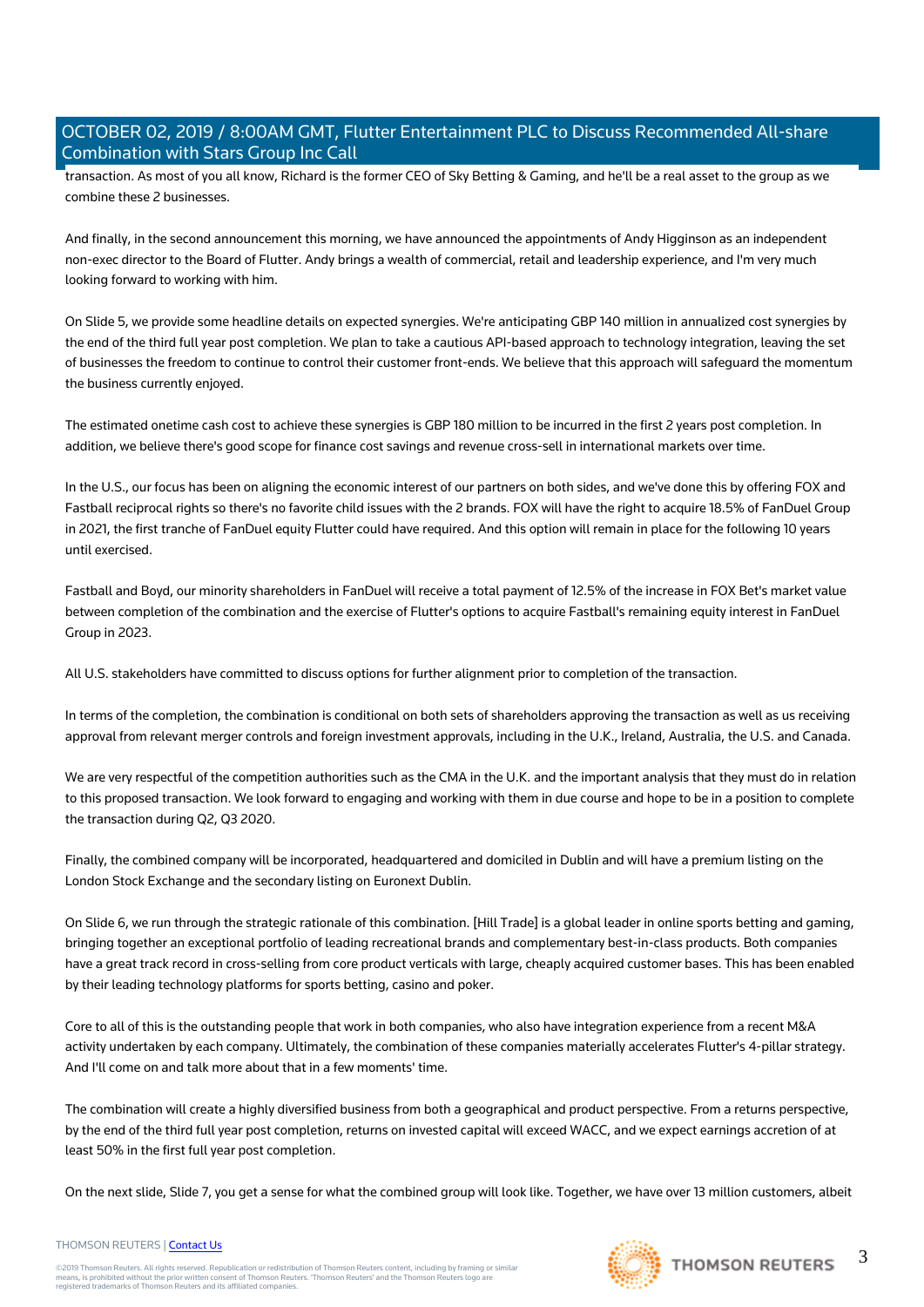there may be some overlap. And the combined group would have had revenues of GBP 3.8 billion and EBITDA of GBP 1.14 billion in 2018. More importantly, we'll have a collection of some of the best recognized brands in the industry.

Turning now to Slide 8. Primarily, this deal is about delivering growth. During our prelims result presentation, I highlighted how the global gaming industry is worth approximately \$450 billion and is growing at pace that still has a long runway of growth ahead of it. Online spend still only represents approximately 11% of total gambling spend globally with each 1 percentage point that migrates from off-line to online contributing \$4 billion of growth to the overall online market. The sector is also evolving at pace. Increased regulatory focus and taxes have had a significant effect on the industry and emphasizes the need for us to remain efficient. We think that by improving our efficiency, we'll have the capacity to continue to invest in our technology, data and products.

We have always advocated that to be a successful, sustainable operator, we need to be a responsible operator. And I'm proud of the part that we are playing in leading the sector for responsible gaming. The combined group will remain as focused on this as both businesses have been to date, and I believe that our 2 businesses will be able to share best-practice scenario to better protect our customer base.

Ultimately, this transaction will help us accelerate our 4-pillar strategy. And turning to page -- to Slide 9, you can see that the combination with Stars gives us a stronger core business in the U.K., Ireland and Australia, with their leading portfolio of trusted brands, the ability to maximize profitable growth by realizing the synergies this combination can create.

Under pillar 2, I have a global platform from which we can grow our business in the rest of the world by cross-selling our broader product offering to customer base of over 4 million people.

Under pillar 3, we'll have a deeper local reach with 3 additional podium positions in Germany, Italy and Spain and better positioning in multiple other attractive markets.

And under pillar 4, we'll have a winning position in the U.S. with a combination of 2 exceptional complementary brands in FanDuel and FOX Bet.

By combining these strategic benefits with the financial benefit that we have identified, we believe the combination has the potential to deliver substantial value creation.

Turning to Slide 10 is our home markets of the U.K. and Ireland. Flutter already has 2 strong brands in Paddy Power and Betfair. Sky Betting & Gaming will be a fantastic addition to the group, the business we've long admired with a loyal, recreational customer base. As we've said before, we see the future of the U.K. market being recreational customer-based. We've seen how loyal the Sky Bet customer base is, and they'll give us a great position in our recreational space. Bringing together these 3 trusted brands will allow us to enhance our offering to a large and recreational customer base, continuing the fantastic growth we've seen, driving further operating leverage.

It's a similar story in Australia on the next slide. We said in August that the Australian market remains attractive for operators to invest in products [Sky] in the brand, and the results to prove this point. You saw the progress Barni and the team made at the first half by taking share against a very tough regulatory backdrop. Bringing BetEasy into the group will only help to build on this. We're going to optimize the businesses, double down on product developments, value and brand investment, and together within the combined company, we'll be very well placed to take on the [town].

Turning to Slide 12. And on pillar 2, we're very excited about the opportunity that The Stars' international customer base will present to Flutter. Stars have a presence in all of the most attractive, growing online markets, as outlined in the graph on the left. The CAGR in these markets is a combined 12% over the last 5 years. The middle section of this slide shows how successful Stars have been at cross-selling gaming products to their favorite customer base. In this sample of 5 of the largest of Stars' international markets, we can see that greater than 30% of their quarterly average active users across these markets are currently using multiple products. We see a significant opportunity for further cross-selling these customers to sports by providing access to our superior sports betting products. Flutter customers will also benefit from the improved gaming and poker offering.

#### THOMSON REUTERS | [Contact Us](https://my.thomsonreuters.com/ContactUsNew)

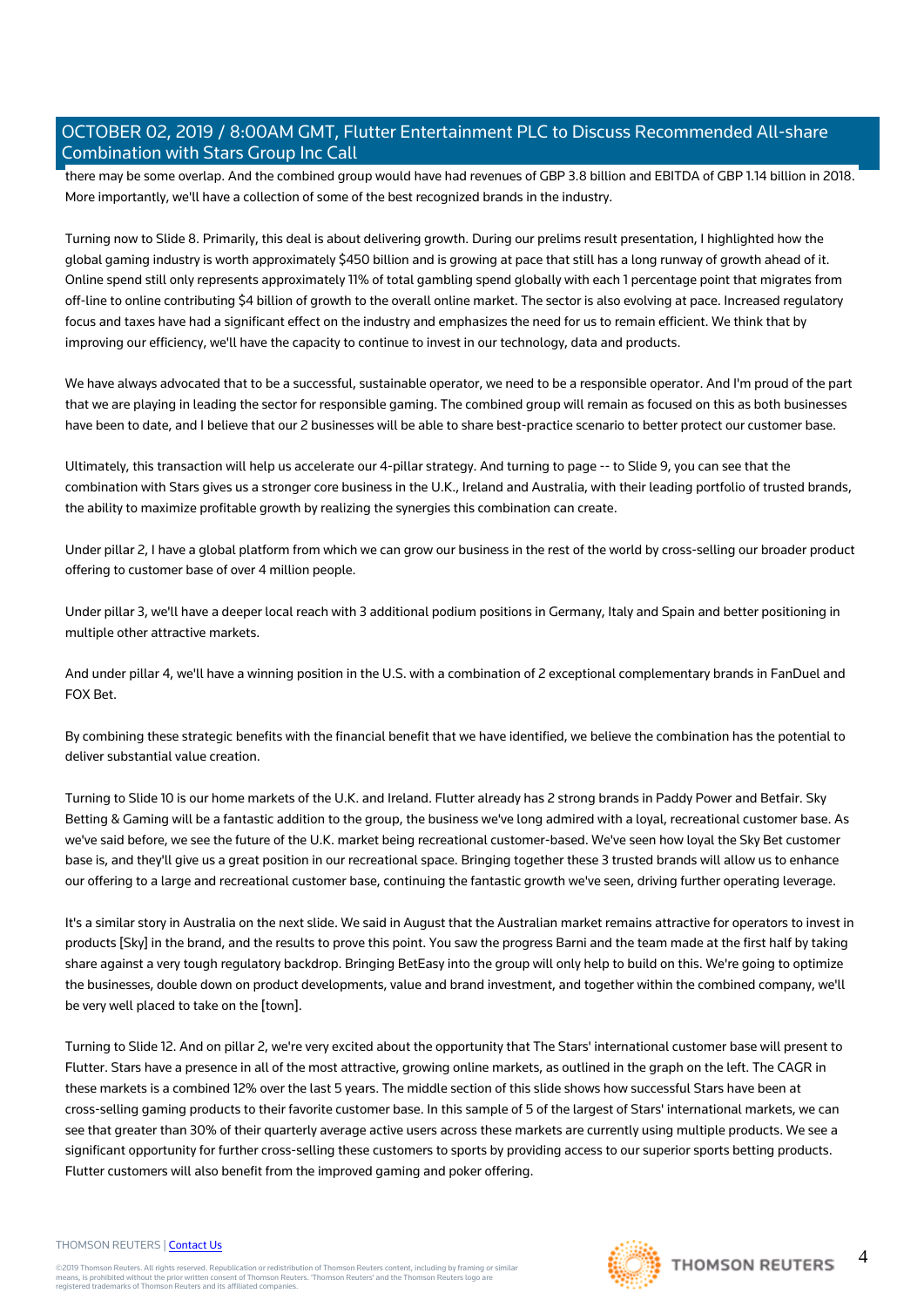Ultimately, combining The Stars Group will increase our international active customer base by 4 million people, which we think will be a good driver of revenue growth.

On Slide 13, you'll be very familiar, I hope, with the chart on the top of this page. We've shown it before. It shows the historic success we've had in cross-selling sportsbook to our exchange customer base since we launched it. The chart below shows a similar trend at Stars Group. But when it launched online casino in 2015, its poker revenues remained broadly flat whilst its overall revenues grew strongly. We've also seen a similar trend in the U.S. since offering sports betting to DFS customers. The point is, that both groups have a proven track record of cross-sell, and we feel there's a big opportunity for the combined group to pursue here.

On Slide 14, we lay out our podium positions. You can see that this transaction will give us 3 additional podium positions, Germany, Spain and Italy. Combining with Stars also gives us enhanced reach in multiple additional attractive markets as we leverage our enhanced international capabilities. It will allow us to triple the number of languages we can offer and almost double the number of currency and payment options available to our customers. All this should position us to add more countries to our podium positions tally in the medium term.

As we said before, the opening up of the U.S. sports betting market is perhaps the most exciting development in this industry since the advent of online betting. We are determined to win in this market, and we believe that bringing together FanDuel with FOX Bet will be a winning combination.

On Slide 15, you can see that the execution by Matt and the team at FanDuel has been exceptional to date, garnering a leading position in sports betting with over \$2 billion being handled since launch and over 200,000 sports betting customers.

Stars being a wonderful asset in FOX Bet, and we hope to leverage The Stars Group's Sky Bet experience to execute in the U.S. The reach of the brand can be seen immediately with over 100 million FOX Sports viewers and FOX Sports Super 6 app has already had over 400,000 downloads since launch.

The goal of the entire team remains on going live in as many states as it can as quickly as we can and continuing to acquire sports betting customers in as focused and disciplined manner as possible. But now we can bring an even better offering to even more customers. The combination brings together strong brands with outstanding distribution and market access, which will ensure a winning combination in the U.S.

Slide 16 lays out the arrangements with our U.S. partners, and I've already covered the terms that we put in place with them to ensure alignment of economic interests. We're delighted to have agreed memorandums of understanding with both FOX and Fastball, FanDuel's current U.S. partners. As seen from the success of FanDuel to date, when economic interest of all the partners aligned, the team can work to maximize the opportunity.

I'll now hand over to Rafi to give his perspective on the combination.

# **Rafael Ashkenazi The Stars Group Inc. - CEO & Director**

Thank you, Peter, and thanks to all of you for joining us this morning. As you've heard from Peter, this transformational combination is very exciting as we believe it strategically positions our businesses to benefit from continued strong growth trends in our industry. Importantly, the proposed combination will allow us to enhance and accelerate our existing strategy.

In recent years, we had started to have built a leading company in the e-gaming industry, transforming our business from a single-product operator in poker to a diverse global leader with multiple product offerings across poker, gaming and sports betting. Going forward, we believe the combination with Flutter will further enhance the position of the combined company as a diverse global leader in the large and high-growth online gaming industry, bringing together world-class, popular and trusted brands, robust technologies and attractive and diverse product offering with some of the best talent in the industry; extend our leading customer acquisition channels and capabilities such as Betfair and PokerStars, both of which provide significant cross-sell opportunities; expand into newly regulated markets, bringing together best-of-breed technology, proven product, targeted content, seamless payment

# THOMSON REUTERS | [Contact Us](https://my.thomsonreuters.com/ContactUsNew)

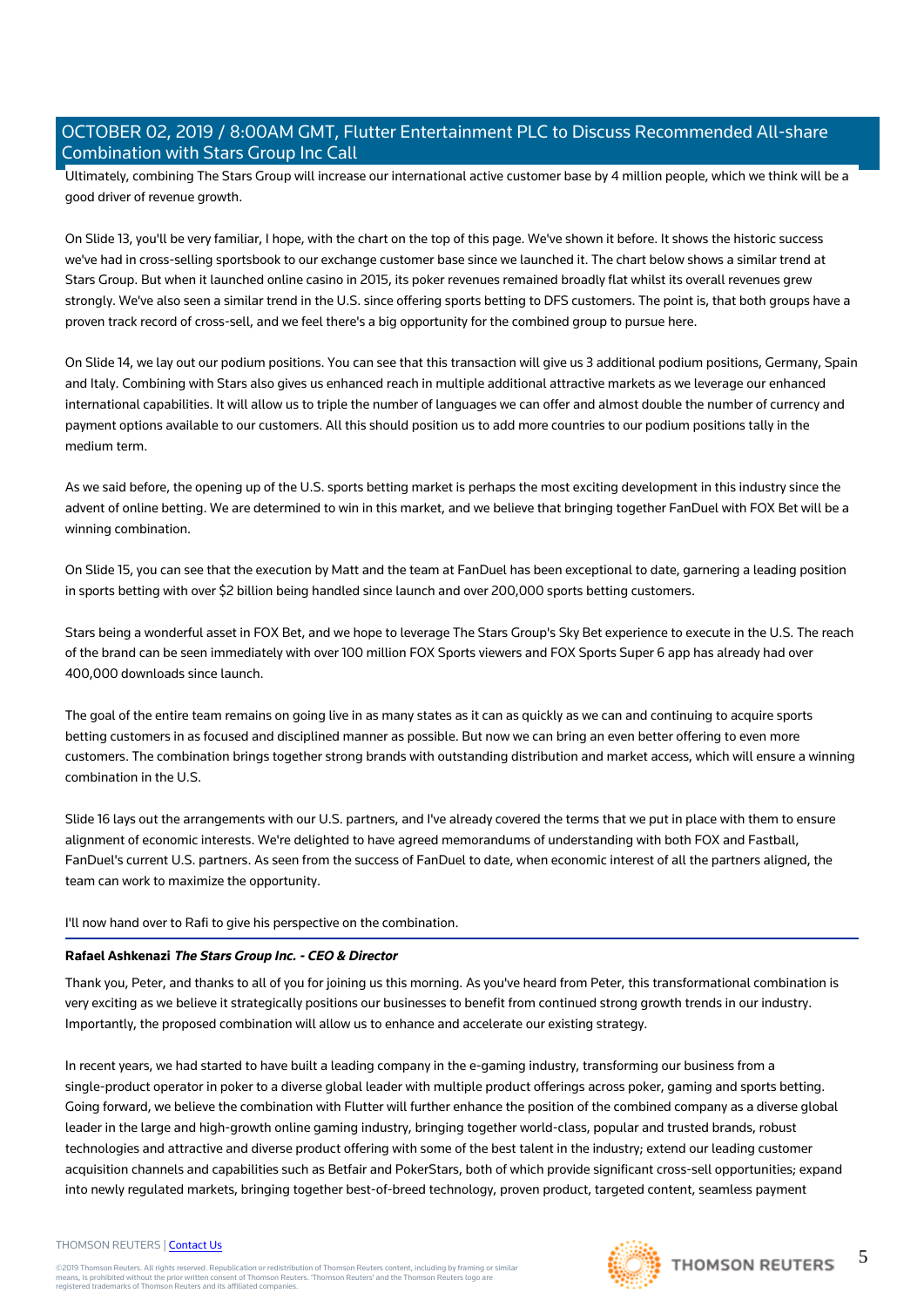capabilities and a strong legacy of regulatory and licensing expertise; and improve our financial profile, providing us with greater resources to invest in exciting new market opportunities.

As you can tell, I'm excited about the future potential of this combination, which will put the combined company in an even stronger position for the future. I'm also very pleased to be joining the Board of the combined company and to serve as its COO to support further growth in our poker, casino and betting brands. Our Chairman, Dave Gadhia, has been instrumental in transformation of The Stars Group into a true global leader over the last few years, and it is great that he will be also joining the Board of the combined group.

With that, I'll turn the call over to Jonathan, who is was going to outline the financial attraction of this combination.

# **Jonathan Stanley Hill Flutter Entertainment PLC - CFO & Executive Director**

Right. Thanks very much, Rafi, and morning all. And I would reiterate the comments made by Peter and Rafi about how exciting this combination is and the opportunities that this throws up for us as a combined group.

So just going to Slide 17. This combination creates a diversified and well-balanced group. If we look at the top chart in terms of the geographic split on the basis of the 2018 pro forma numbers, a proportion of revenues generated from U.K. and Ireland would have been just under 50% for the combined group. And actually, in that year, Flutter's exposure would have been nearly 60% U.K. and Ireland.

Peter talked earlier about the opportunity -- Peter and Rafi both talked earlier about the opportunity to grow the combined group's revenues in the rest of world and a fantastic position that the combination will be in. In 2018, the Rest of World would have represented 31% of the combined group. And with those growth rates that Peter was referencing earlier in the presentation, this puts the combined group in a greater position to grow internationally. As well as our improved geographic diversification, our product portfolio will be better balanced. In 2018, online sports betting would have represented 45% of revenues, with online gaming 22% and poker 18%.

Just moving on to Slide 18. As Peter said earlier, a critical element of our approach to synergies will be to ensure that we maintain top line momentum in the combination. Clearly, we'll be focusing on our key poker, casino and sports betting platforms. The pretax cost synergies amount to GBP 140 million, expected to be achieved by the end of the third year post completion. And there are onetime costs to achieve the estimated at GBP 180 million, which we expect to be incurred over the -- within the first 2 years post completion. We do believe that there will be material revenue synergies focused on the international markets, as referenced earlier. Two examples would be the opportunity to provide our exchange product into international markets and also enhancing the sports betting products through enhanced pricing capability.

We also see an opportunity to reduce the group's finance costs. The improved financial and credit profile of the group should enable us to deliver a lower cost of debt aligned to rapid deleveraging.

And then moving on to Slide 19. On a pro forma basis, the group generated margins -- EBITDA margins of around 30% in 2018. And we need to remember this business is highly cash generative, very effectively turning profit after tax into cash after tax. The expected leverage ratio of completion is expected to be approximately 3.5x, excluding synergies. And we are maintaining our existing Flutter target leverage ratio of 1 to 2x, which we expect to achieve in the medium term while maintaining Flutter's existing dividend of 200p per share. We expect the ROIC to exceed WACC by the end of the third year, and we have stress-tested this against downside scenarios.

Finally, this deal is expected to be at least 50% accretive to underlying fully diluted EPS in the first full year post completion.

And finally, moving on to Slide 20. On the expected timetable, we would expect to publish a shareholder document towards the end of Q1 2020 with shareholder meetings in late Q1 or early Q2 2020. And on the regulatory approval side, we expect this to be during either Q2 or Q3 in 2020.

# At this point, I will pass back to Peter.

#### THOMSON REUTERS | [Contact Us](https://my.thomsonreuters.com/ContactUsNew)

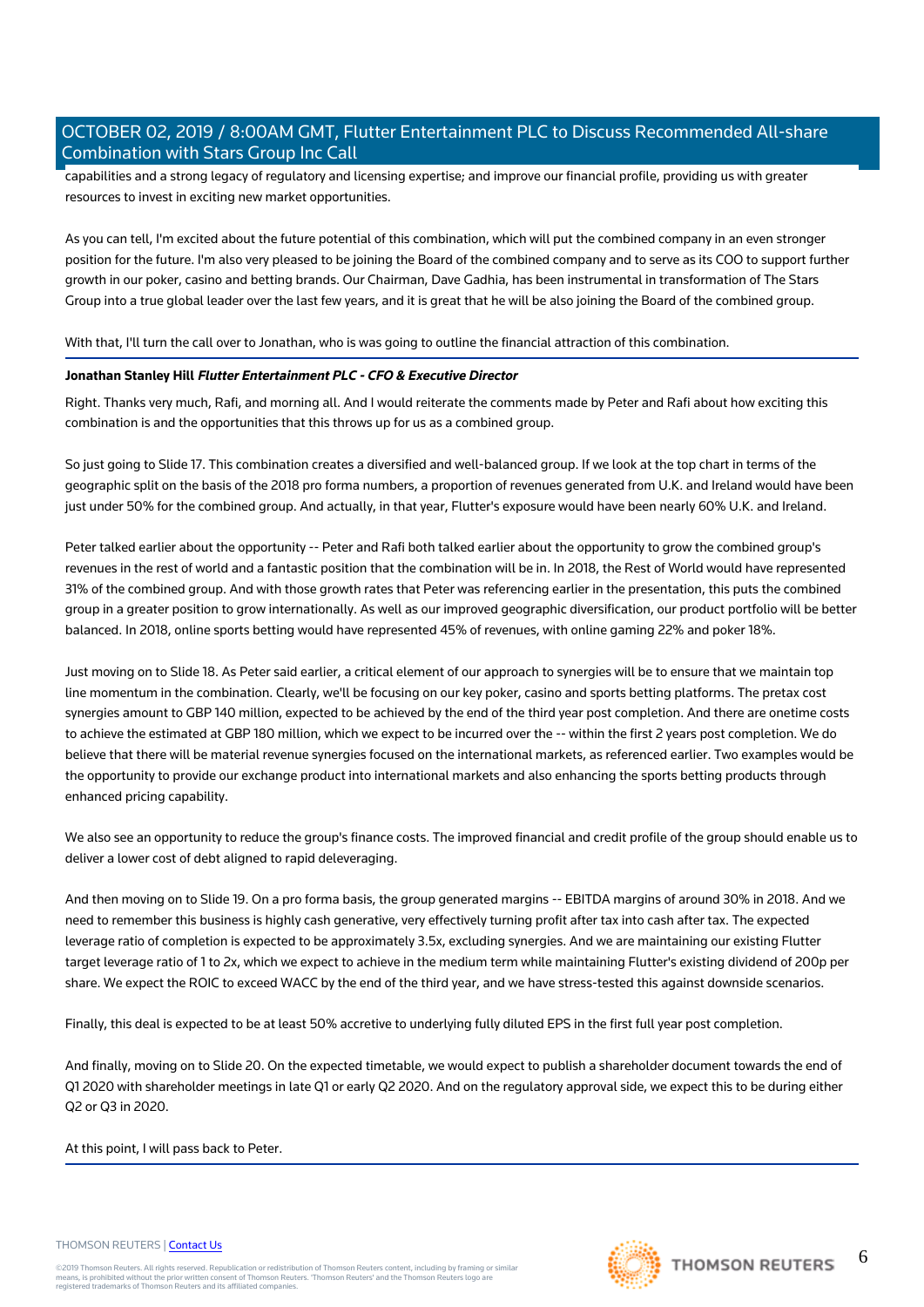# **Jeremy Peter Jackson Flutter Entertainment PLC - CEO & Director**

Thank you very much, Jonathan. Thank you, Rafi. Tom, we're now happy to open up to the callers for questions. (Operator Instructions)

# **QUESTIONS AND ANSWERS**

# **Operator**

(Operator Instructions) Okay. The first question we have comes from the line of Ed Young.

#### **Edward Young Morgan Stanley, Research Division - Equity Analyst**

I'll ask 2 genuine questions. The first one is, could you just elaborate a little bit what you meant on the conservative API approach to tech integration? And does that affect your capacity to generate additional synergies above that GBP 140 million target? And the second one is, are there any gray markets that TSG operates in that you or the Flutter Board would consider exiting?

# **Jeremy Peter Jackson Flutter Entertainment PLC - CEO & Director**

Okay. Thanks, Ed. Look, in terms of the first question about a conservative API approach, if I look at how we manage the Paddy Power Betfair integration work, we effectively had to turn the Betfair technology stack into something that could operate on a certain multi-brand, multi-jurisdictional basis. And we then migrated all of Paddy Power onto its back, and it's a big, complex thing to do.

Since then, we've actually been able to separate our front-end and back-end platforms such that our front-end platforms communicate that back-end platforms via APIs. And that will allow us, under this transaction -- this proposed transaction to effectively allow teams with their own front-end platforms to maintain those product road maps, but then just to fit into [indiscernible] our back-end betting platform and our global risk and trading capability, which we think will allow us to maintain momentum into the business, maintain individual identities associated with the brands but still deliver some considerable cost savings.

# **Jonathan Stanley Hill Flutter Entertainment PLC - CFO & Executive Director**

The only thing I'd add there is it also, we feel, is a much better customer proposition for enabling the front -- the local teams and the brand teams to maintain their own identity and deliver really what the customers are after.

# **Jeremy Peter Jackson Flutter Entertainment PLC - CEO & Director**

And in terms of the sort of the gray markets, as you [prior said], the Flutter business is in operation in 100 markets around the world. So we -- the Board is comfortable operating in all of those markets. And there's nothing that we've seen from The Stars Group and the diligence we've done that we'd needed to be concerned about any of those markets.

#### **Operator**

The next question we have comes from the line of Michael Mitchell.

# **Michael Mitchell Davy, Research Division - Gaming and Leisure Analyst**

Just on the international opportunity. I wonder, could you help us understand what the potential in general terms cross-sell from poker into sports is, or how that would compare to poker into gaming, i.e., the number you referenced? And then secondly, on the financial side, you referenced the possibility of lower finance costs to be delivered. Is there anything else you could add there in terms of potential financial benefit of that and also time line on the same?

#### **Jeremy Peter Jackson Flutter Entertainment PLC - CEO & Director**

Jonathan, do you want to pick out the finance one?

# **Jonathan Stanley Hill Flutter Entertainment PLC - CFO & Executive Director**

Yes; love to. Okay. So obviously, there are existing facilities in place for both companies. I'm not going to specifically try and quantify the number for you because we have a long process to go through in terms of -- immediately post announcement, I will be going out to start discussing the combination and its financial profile with rating agencies. Clearly, Stars will have a current rating from the agencies, and we would hope to improve that significantly. And that will then drive our further discussions with the lenders of the facilities. So I'm not



7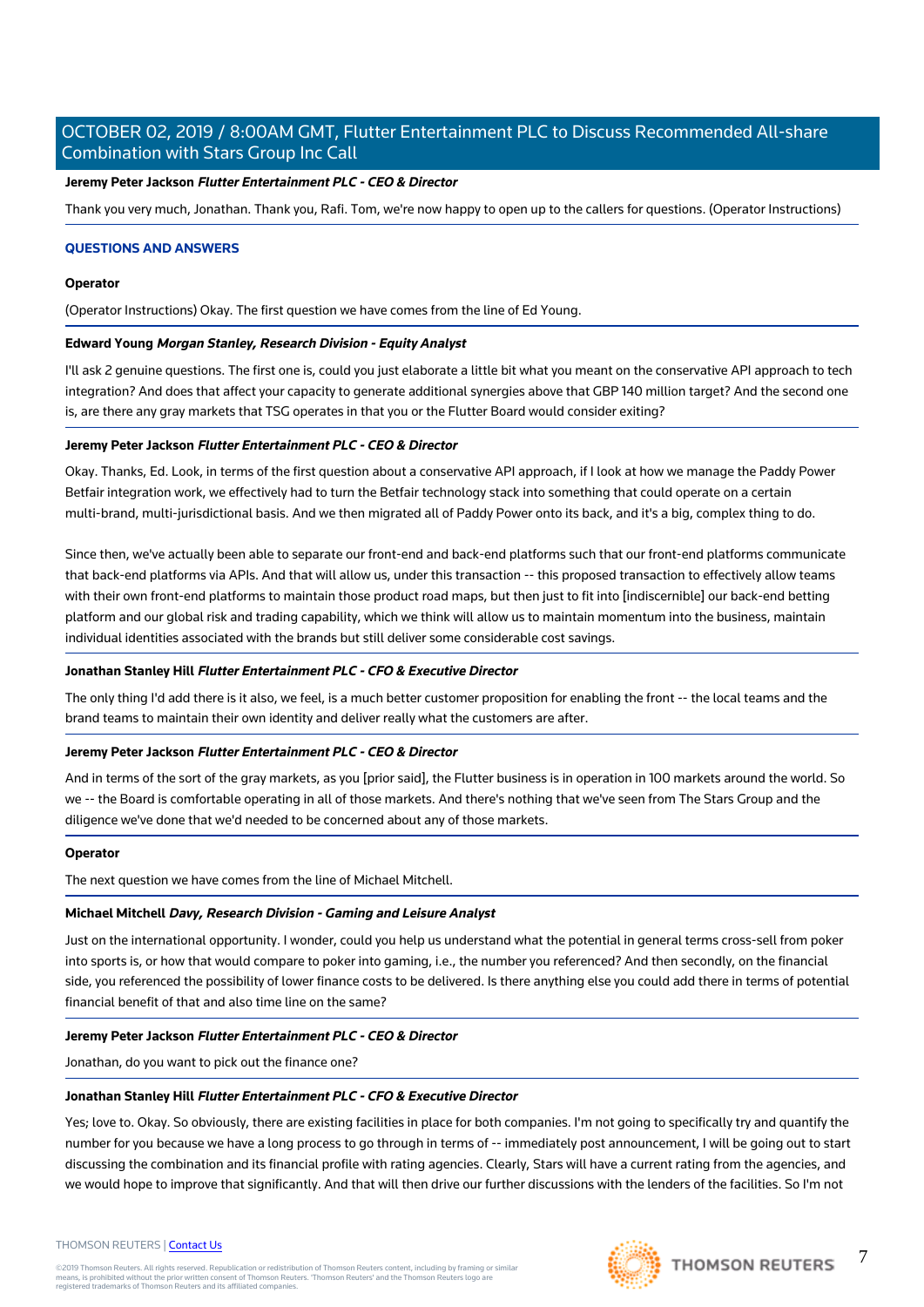going to prejudge where we get to on that, but we feel very confident given the leverage starting point, the financial policy guidance that we have provided that we'll get into materially better position in terms of finance costs. Sorry, I can't give you more comfort on that. But you should see as part of the circular, we would hope to have completed discussions and negotiations by that point, so we should have a better view at that stage of the opportunity.

# **Jeremy Peter Jackson Flutter Entertainment PLC - CEO & Director**

Michael, and just in terms of your first question about the potential to drive from poker into sports or gaming, I'll ask Rafi in a minute just to talk about experience that he's got from cross-selling from poker to gaming because, clearly, the business has created the world's largest gaming business off the back of their poker franchise. What I would highlight is that we've seen some great successes in Adjarabet recently as we've improved the quality of the sports product that's available in that market. That gives us a lot of confidence of our ability to sell sports betting into these customer franchises, which have been, as indeed, Adjarabet is predominantly gaming-led. Whether that's through sports betting or indeed our exchange white label products, we should have been able to switch on pretty quickly in that market. Rafi, do you want to talk about the experience of poker to gaming?

# **Rafael Ashkenazi The Stars Group Inc. - CEO & Director**

Sure. I'll start by saying that, first of all, both companies have a proven track record in cross-selling in general. At The Stars Group, we've done an absolutely amazing job cross-selling poker into gaming, building the largest gaming brand in the world. We've done a lot of cross-selling for -- from poker to sports, and this is obviously moving forward as we expected. But we are going to have, on a combined basis, simply enhanced capabilities to continue supporting the cross-sell. And I would say on top of that, one of the things that maybe was lost in the script is the opportunity that we have to cross-sell between poker and the exchange. We believe that from the international perspective, operating in approximately 100 different markets, very similar markets, and we know in response also to the previous question about the regulatory approach of the 2 companies. The opportunity to cross-sell between the exchange and poker is a very real opportunity that has a lot of potential.

# **Jeremy Peter Jackson Flutter Entertainment PLC - CEO & Director**

Thanks, Rafi. And Michael, I'm sorry if I'm ruining your breakfast this morning when we put the announcement out.

# **Operator**

The next question we have comes from the line of Gavin Kelleher.

# **Gavin Kelleher Goodbody Stockbrokers, Research Division - Investment Analyst**

Just 2 for me. Just on the cost synergies, obviously, you've given the GBP 140 million. Can you give us any sense of how they're weighted geographically and how much of it relates to the U.S., Australia, et cetera? And then just on -- Jonathan, you mentioned stress testing. Can you just give a bit more detail on how you've stressed tested and what that relates to exactly?

# **Jeremy Peter Jackson Flutter Entertainment PLC - CEO & Director**

Jonathan will probably take both of those up, Gavin. But I would just reiterate, we see this combination is one -- it's about driving growth into the business. We're not doing this because of the cost synergies. I mean clearly, it's an important component but it's not why we're doing this deal. And Jonathan, can you pick it up?

# **Jonathan Stanley Hill Flutter Entertainment PLC - CFO & Executive Director**

Yes. Sure. So the first thing I'd say is you asked -- what you asked is that we are not assuming any synergies because that will be the opportunity to avoid costs going forwards rather than create cost synergies there. If you take a rough split on the bucket, you've probably got 20% corporate, 20% Australia and 60% U.K./International, which is kind of the way that the Flutter business is structured at the minute. So that's the way you should think about it. I think there's a lot of synergies. If we just take some of those buckets, we think of the U.S. and Canadian listing costs. Obviously, we're going to end up with great procurement opportunities right across the group, both from providers of content through to providers of pricing. So we're -- we think we're in a very strong position there to be able to do this well.

Secondly, on stress testing, the first thing I would say is we've been -- we've done a lot of due diligence with the guys both ways, and we feel very comfortable with the markets, the approach and the revenue generation. I would say that there will be no market that is

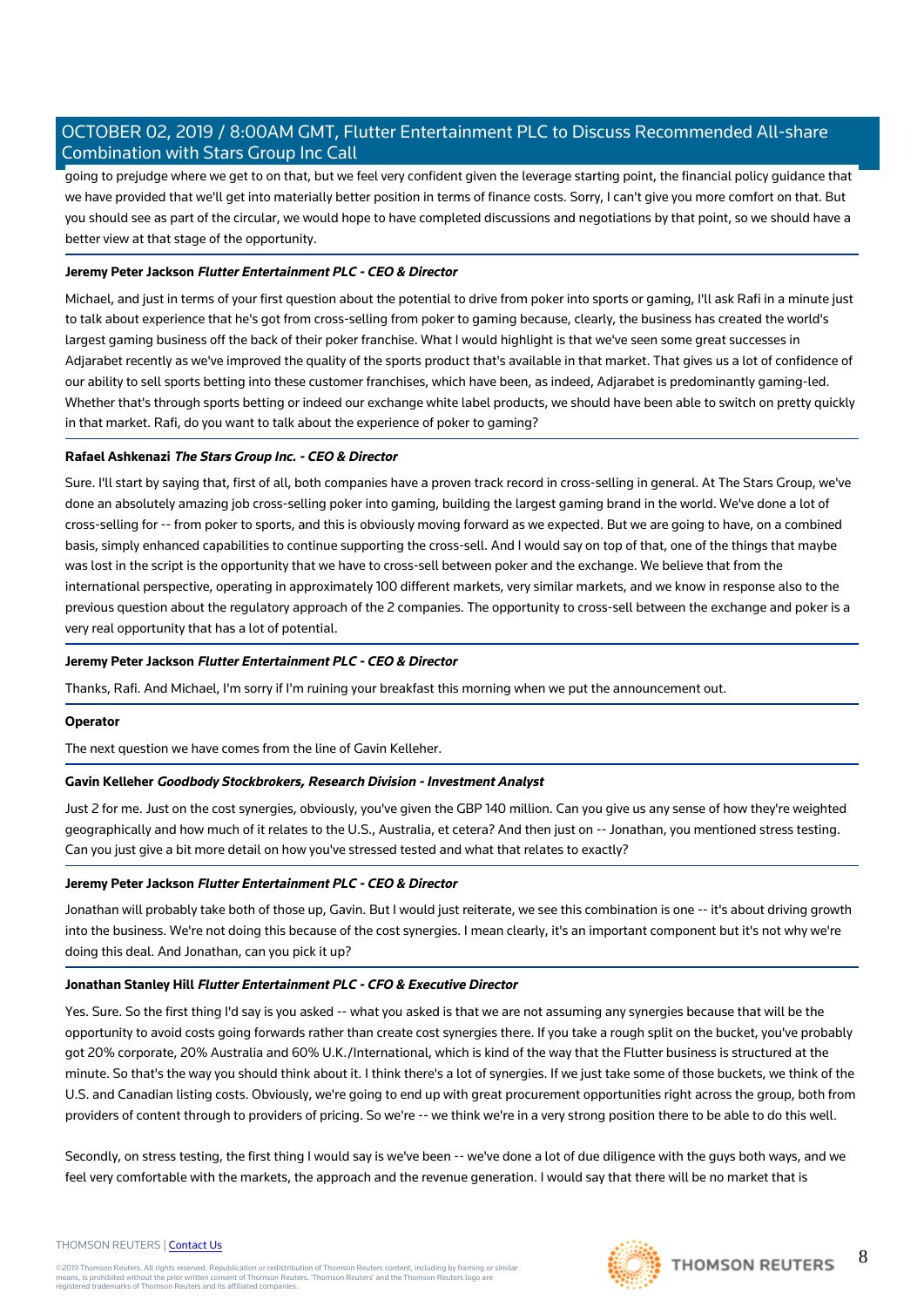unregulated, which would make up more than 3% of the combined group's earnings. So I would say we feel very comfortable on that basis. We've looked at certain markets and done some calculations on the basis of probability weighting or even stress testing weighting to the downside if those switched off. And therefore, we feel very comfortable with the forward view that we've given you in terms of EPS and in terms of our confidence around the deleveraging profile.

# **Operator**

The next question we have comes from the line of Richard Stuber.

# **Richard Paul Stuber Numis Securities Limited, Research Division - Analyst**

Just a couple of quick ones for me. The first one is could you just clarify your approach to having various brands in the same market? So that in the U.K., will you still maintain Paddy Power, Betfair, Sky Betting & Gaming, and I guess in Australia as well, you've got multiple brands there? And whether you think you'll be focusing on all of them going forward? And the second thing is in terms of synergies, you mentioned about cost savings. Is there other use of CapEx synergies as well, which you can identify?

# **Jeremy Peter Jackson Flutter Entertainment PLC - CEO & Director**

Look, I mean, I'm a passionate believer in operating a multi-brand strategy. I think it allows you to target different brands to different customer needs. And if you could just take our existing business in the U.S. for example, we talk about FanDuel a lot. We actually have the FanDuel brand, TVG and Betfair all operating in our market. Actually, you will see us operating multi-brands in all the jurisdictions that we will be in around the world, and that's something that we'll continue with. Jonathan, do you want to talk about the synergies?

# **Jonathan Stanley Hill Flutter Entertainment PLC - CFO & Executive Director**

Yes. Sure. I mean at the minute, we're talking about earnings cost synergies. There are some CapEx. We haven't quantified them for external purposes at this stage, and we'll certainly do that as we go forward, but we're not doing that today.

# **Operator**

The next question we have comes from the line of James Rowland Clark.

# **James Rowland Clark Barclays Bank PLC, Research Division - Research Analyst**

Two questions for me, please. On the U.S., you refer to commitments by all parties to discuss further options -- options for further alignment. Would you mind just elaborating on what that might entail?

And then secondly, around German regulation, which is obviously a little bit of an unknown, how do you feel about the risks of that market going forward?

# **Jeremy Peter Jackson Flutter Entertainment PLC - CEO & Director**

James, look, in terms of the U.S., we have -- I explained earlier what we're doing in terms of making sure that both minority shareholders in the business -- in our respective businesses have reciprocal rights in each other's businesses. What we would like to be able to do in time is to bring the businesses together to effectively merge them. There wasn't time to do that in the -- leading up to the announcement today. It's been quite complex getting the reciprocal rights deals done without this deal leaking. So that's something that we plan to do next, but we think whatever happens in the U.S., we've got an incredibly strong position to go after that market and be able to share a lot of the group resources, whether that's risk and trading or betting platforms and capabilities that we have.

We got a question earlier about stress testing and gray markets and stuff. We've got our views around German regulation. We know that the regulation is going to be coming out fairly soon in Germany. I think there's questions around how many states will legislate and allow gaming to continue. I think we'll feel much more confidence around sports betting. I think the combination that we have of customer franchise in Germany and our sports betting capabilities -- the gaming capabilities we have will ensure that we maintain a sort of leadership position in Germany moving forwards.

# **Operator**

The next question we have comes from the line of Simon Davies.

#### THOMSON REUTERS | [Contact Us](https://my.thomsonreuters.com/ContactUsNew)

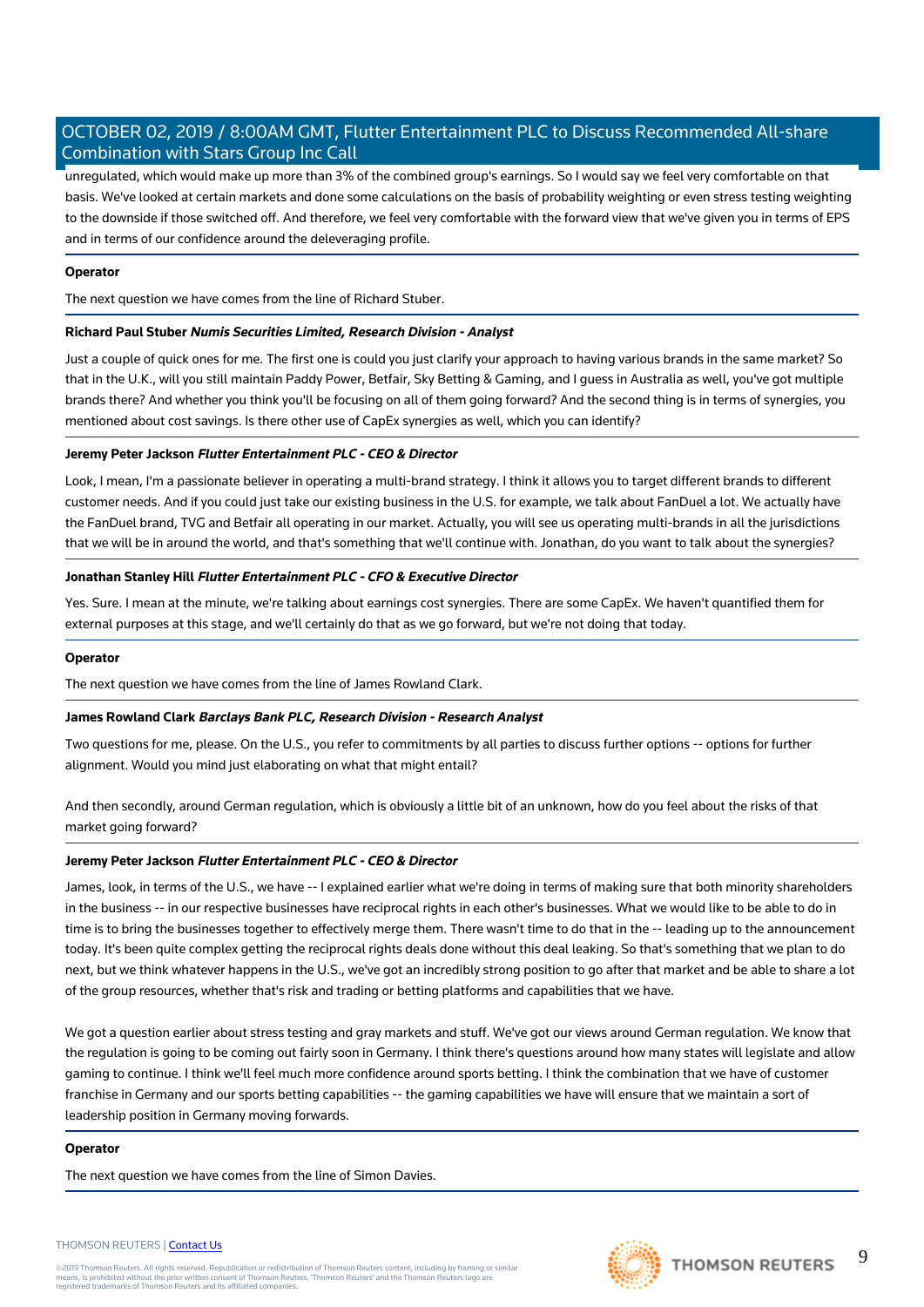# **Simon John Davies Deutsche Bank AG, Research Division - Head of UK Midcap & Online Gaming Research**

Two from me, please. Firstly, in terms of the enlarged entity, it's going to have something like a 25% market share of the online gaming market in the U.K., 35% share of online sports betting. How confident are you that you can clear this deal through the competition authorities without having to sell down any brands?

And secondly, just to clarify, the 50% earnings enhancement target, does that assume some savings in terms of interest costs?

# **Jonathan Stanley Hill Flutter Entertainment PLC - CFO & Executive Director**

Just dealing with the second, yes, we've taken a conservative view in terms of looking at the interest savings in terms of the EPS accretion. So yes, it does.

# **Simon John Davies Deutsche Bank AG, Research Division - Head of UK Midcap & Online Gaming Research**

And perhaps, can you quantify what that might be?

# **Jonathan Stanley Hill Flutter Entertainment PLC - CFO & Executive Director**

I'm not going to quantify at this point. I mean, we've taken a conservative view on what we think might be the reduction in the finance costs, and I'm not going to go any further at this stage.

# **Jeremy Peter Jackson Flutter Entertainment PLC - CEO & Director**

Simon, as I said earlier, we're very respectful of the competition authorities such as the CMA in the U.K. and the important analysis that they must do in relation to this proposed transaction. We look forward to engaging and working with them in due course, and we're confident that we're going to receive the relevant approvals at the appropriate time.

# **Operator**

The next question we have comes from the line of Monique Pollard.

# **Monique Pollard Citigroup Inc, Research Division - VP**

Just one question left for me now. What I was trying to understand is in the U.S., in terms of the customer databases, how can they be utilized and shared across brands? So for instance, the FOX Sports database, how can that be utilized across the brands and similarly with FanDuel?

# **Jeremy Peter Jackson Flutter Entertainment PLC - CEO & Director**

It's a great question, Monique. We've got a lot of experience of operating a multi-brand strategy. And the way that we plan to pursue it in the U.S. is maintain purity of the customer databases. So to the extent that we are acquiring free-to-play customers through the FOX Super 6 products, you can see that we'd be -- try to cross-sell those customers into FOX Bet. And we have many customers who are playing daily fantasy sports at FanDuel, we're trying to cross-sell them into sports betting and, of course, from both of those customer franchises into gaming and horseracing, other products as appropriate. But yes, we're not going to be -- as we do with Paddy Power and Betfair today, we don't try to move customers from Paddy Power to Betfair or vice versa. We maintain this as integrity of the brand experience that those customers have chosen to take.

# **Operator**

(Operator Instructions) Our next question comes from Alice Li.

# **Larry Gandler Crédit Suisse AG, Research Division - Director**

Yes. This is Larry Gandler for Alice Li from Crédit Suisse. My question relates to Australian regulatory approval. I guess it's similar to the U.K. one in terms of your confidence around gaining approval here. Only last year, 2 years ago, BetEasy was arguing that the TAB-Tatts merger resulted in a substantial lessening of competition. So it seems to me, difficult for them -- this merger to argue that this merger is not a substantial SME competition. So how do you sort of navigate around that? And would you consider divesting brands here in Australia?

#### THOMSON REUTERS | [Contact Us](https://my.thomsonreuters.com/ContactUsNew)

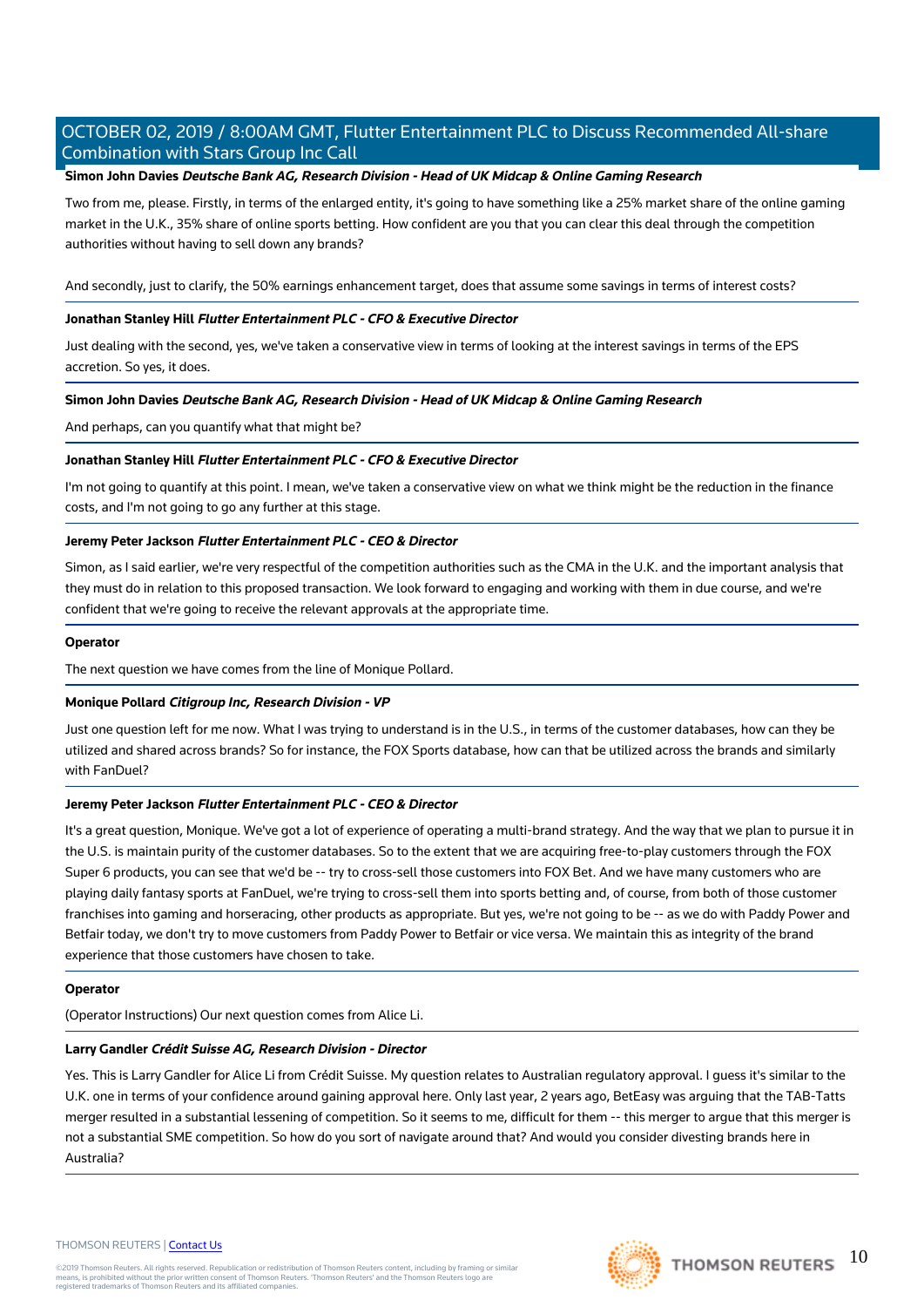# **Jeremy Peter Jackson Flutter Entertainment PLC - CEO & Director**

Yes. Look. Thank you for the question. I mean, without wanting to sound like a stuck record, we are very respectful of the competition authorities. We know they need to do their analysis, and we'll work with them and engage with them in due course. I think we run -- we both run businesses in Australia, which are trying to take on the might of the TAB. And with this proposed transaction, we envisage running 2 brands, which we think we'll need to do to continue to take the fight to the TAB. They're the behemoth in the market, and we're just this small [corporate] bookmakers nipping around their heels.

# **Larry Gandler Crédit Suisse AG, Research Division - Director**

With about 25% share. Okay -- and combined. Okay, I understand. That's fine. I guess we'll wait until Q2 '20 as the regulatory approvals come through.

# **Operator**

Our next question comes from Ivor Jones.

# **Ivor Jones Peel Hunt LLP, Research Division - Analyst**

In terms of the revenue growth synergies, how much is there going to be an opportunity post-deal in markets where you're growing share to compete by offering tighter prices on sports, better bonuses, less rake on -- in relation to poker? How much will that be a -- that way of competing be a way of driving growth? And also I wanted to ask, what is the WACC that the ROIC will be greater than, post-deal?

# **Jonathan Stanley Hill Flutter Entertainment PLC - CFO & Executive Director**

7.5 is the simple answer to the second question.

# **Jeremy Peter Jackson Flutter Entertainment PLC - CEO & Director**

Look, in terms of your first point, the revenue growth here is about having a better portfolio of products to make available to our existing customer franchises and hope that we can then, therefore, better serve their needs. So that's how we intend to grow revenues. I have a better starting point in many of these markets, which makes it much easier to grow your customer franchises. And once we build those customer franchises, we'll have the best range of products available in the market to take to those customers. That's how we intend to grow.

# **Ivor Jones Peel Hunt LLP, Research Division - Analyst**

So not price-led?

# **Jonathan Stanley Hill Flutter Entertainment PLC - CFO & Executive Director**

No.

# **Ivor Jones Peel Hunt LLP, Research Division - Analyst**

And just sorry, on the WACC, can't do the calculation fast enough. Is that the post-deal WACC, including the debt from Stars?

# **Jonathan Stanley Hill Flutter Entertainment PLC - CFO & Executive Director**

Yes.

# **Ivor Jones Peel Hunt LLP, Research Division - Analyst**

Okay. Just as I've got you, what is -- how would you calculate the current WACC for the group?

# **Jonathan Stanley Hill Flutter Entertainment PLC - CFO & Executive Director**

Let's just stick on the 7.5. We've -- I've answered the question. I think -- we're 2 questions in, very comfortable to go through it later. David will be happy to take that offline for a long discussion with you on current WACC and future WACC and how that plays in.

# **Operator**

Your next question comes from Joe Thomas.

#### THOMSON REUTERS | [Contact Us](https://my.thomsonreuters.com/ContactUsNew)